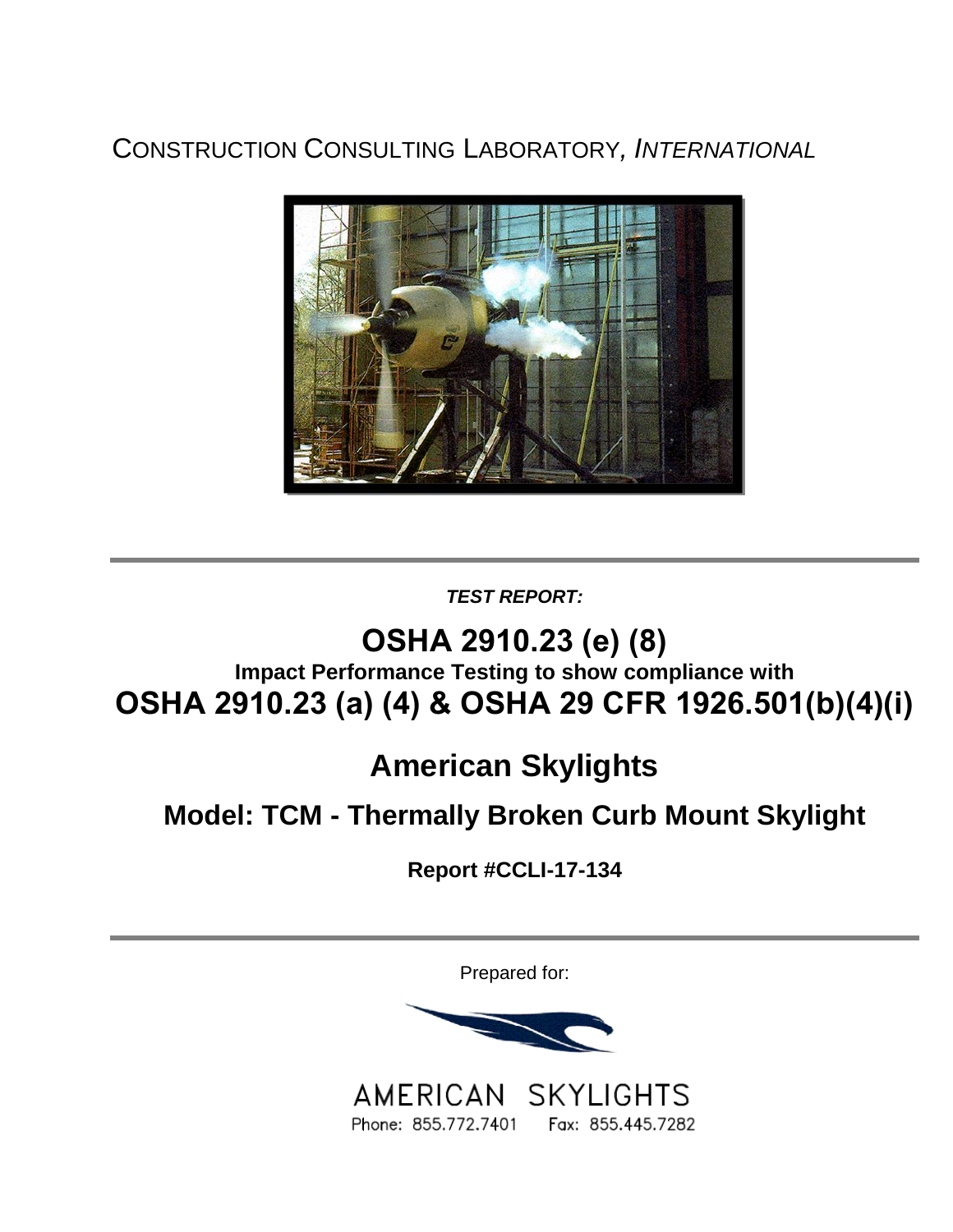

### **OSHA** IMPACT PERFORMANCE TEST AMERICAN SKYLIGHTS MODEL TCM THERMALLY BROKEN CURB MOUNT SKYLIGHT

REPORT #CCLI-17-134

August 11, 2017

## **TABLE OF CONTENTS**

#### **APPENDIX**

APPENDIX A: AMERICAN SERIES RLCM-FG CURB MOUNT SKYLIGHT DRAWING

Refer to drawing in **Appendix A**, this report is not complete unless this drawing is stamped and initialed by **CCLI** as illustrated below.

| Drawing # | <b>Detail</b>         | Date      | <b>Stamped as Illustrated</b>   |
|-----------|-----------------------|-----------|---------------------------------|
| Appended  | Section and Schedules | Not dated |                                 |
|           |                       |           | <b>Construction Consulting</b>  |
|           |                       |           | <b>Laboratory International</b> |
|           |                       |           | 1601 Luna Road                  |
|           |                       |           | Carrollton, Texas 75006         |
|           |                       |           | (972) 242-0556                  |
|           |                       |           |                                 |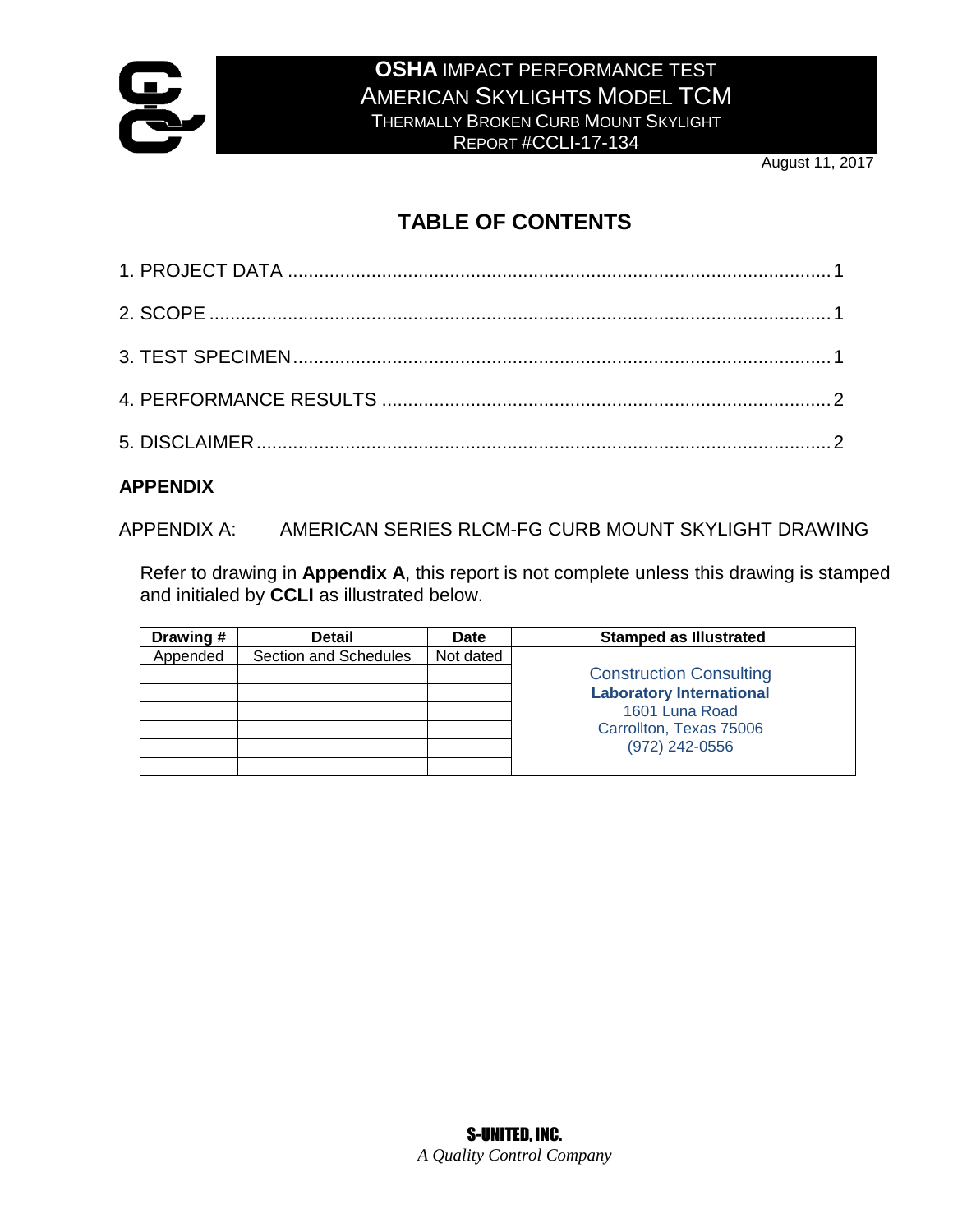

#### **OSHA** IMPACT PERFORMANCE TEST AMERICAN SKYLIGHTS MODEL TCM THERMALLY BROKEN CURB MOUNT SKYLIGHT REPORT #CCLI-17-134

Page 1 of 2

## **1. PROJECT DATA**

| Project:                  | <b>OSHA Static Load and Fall Impact Test</b> |                          |               |  |
|---------------------------|----------------------------------------------|--------------------------|---------------|--|
| Date of testing:          | June 23, 2017                                |                          |               |  |
| Tested for:               | <b>American Skylights</b>                    |                          |               |  |
| <b>Witnessed by</b>       |                                              | (All or Partial Viewing) |               |  |
| <b>American Skylights</b> |                                              | <b>Barry Cowling</b>     |               |  |
| CCLI                      |                                              | <b>Edsson Alarcon</b>    | Wesley Wilson |  |

## **2. SCOPE**

**CCLI** was requested to perform static load and drop/impact load tests on the specimen using a 200-lb. bag filled with sand. Testing was performed to verify the skylight system meets the static load requirements of OSHA 29 CFR 1910.23 (e) (8) and OSHA 29 CFR 1926.501(b)(4)(i) without the use of an exterior protective screen. Upon completion of the static load test the bag was raised to incremental heights and dropped onto the skylight glazing.

### **3. TEST SPECIMEN**

| <b>Product Type:</b>  | Domed Skylight, Product Drawings, Appendix A                       |
|-----------------------|--------------------------------------------------------------------|
| Series / Model:       | American Skylights Series TCM Thermally Broken Curb Mount Skylight |
| Test Method:          | OSHA 2910.24 (e) (8)                                               |
| <b>Skylight Size:</b> | $8' - 3'' \times 8' - 3''$                                         |
| Glazing:              | $\frac{1}{8}$ " Polycarbonate outer and inner dome                 |

**Skylight Installation:** The frame was set onto and attached to a nominal 2" x 8" SPF wood curb with  $#12 \times 38.1$ mm (1½") screws spaced 101.6mm (4") from each corner and on 304.8mm (12") centers.

**Glazing:** One (1) inner and one (1) outer 3.175mm (1/8") thickness polycarbonate dome.

**Glazing Installation:** Inner dome sealed to frame members (perimeter framing) with one row of 3.175 x 12.7mm (1/8" x 1/2") butyl sealant tape between frame and dome full perimeter. Outer dome is sealed to inner dome with one row of 3.175 x 12.7mm (1/8" x 1/2") butyl sealant tape between domes full perimeter. The domes exterior face was covered with 38.1 x 44.5mm x 1.52mm thickness (1½" x 1¾" x .060") aluminum retaining angle at frame perimeter. Retaining angle secured to framing members (perimeter) with #10 x 9.52mm (3/8") stainless steel screws spaced 101.6mm (4") from each corner and on 304.8mm (12") centers.

**Other Features:** Main frame corners and glazing retaining angle are fully welded at the corner miters. Main frame members are polyurethane poured and de-bridged thermally broken.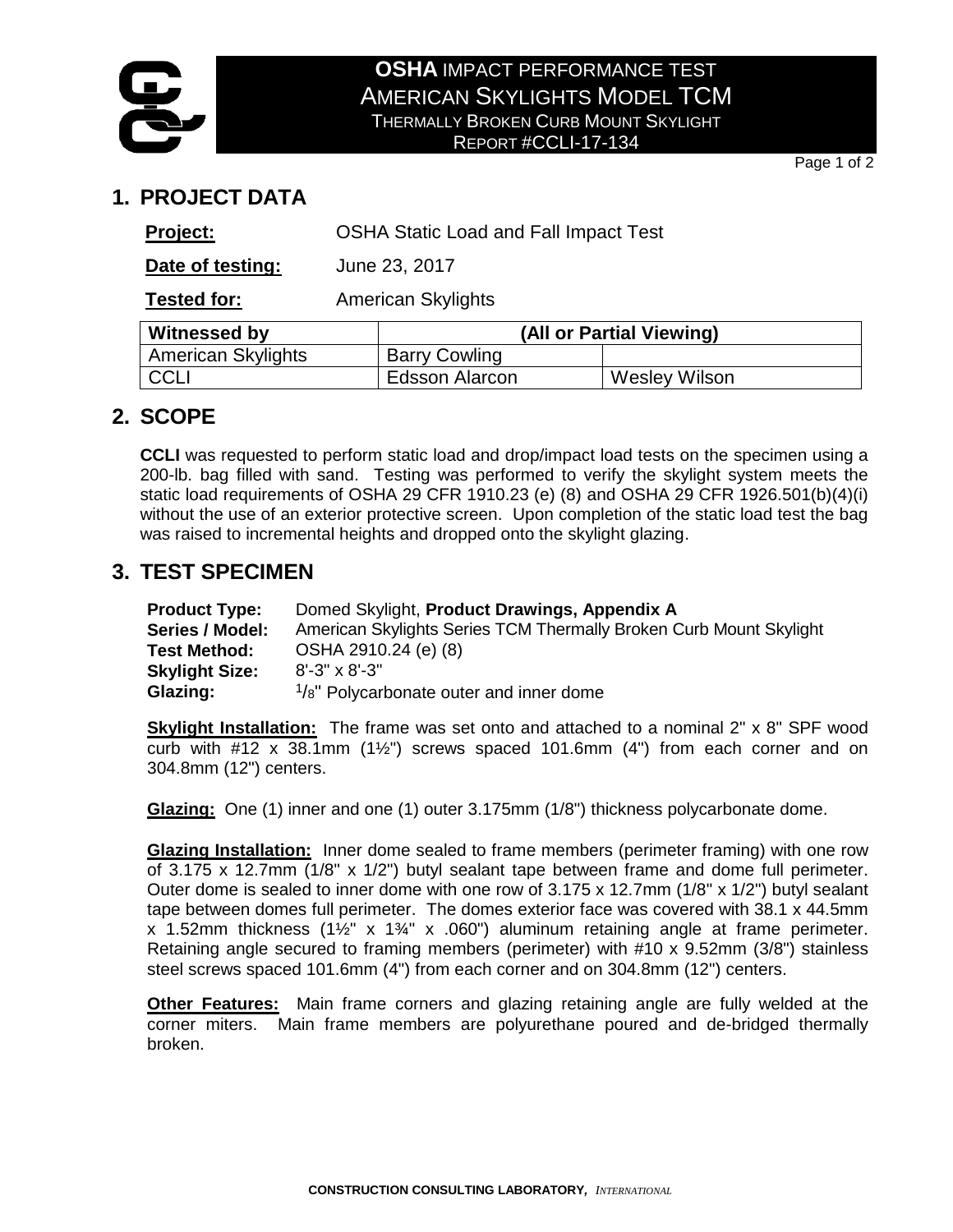

#### **OSHA** IMPACT PERFORMANCE TEST AMERICAN SKYLIGHTS MODEL TCM THERMALLY BROKEN CURB MOUNT SKYLIGHT REPORT #CCLI-17-134

Page 2 of 2

**Test Method:** Testing was conducted to verify the skylights resistance to a 200 Lb. static/point load applied to multiple locations perpendicular to the glazing as noted in OSHA 29 CFR 1910.23 (e) (8) load requirements for protective screens. Static test loads were applied by setting a 16" wide x 24" long bag filled with 200 lbs. of sand at the center and corners of the dome and then inspecting the specimen for damage. Upon successful static/point load tests, the sand bag was raised to incremental heights of 24" up to 120" and dropped into the center of the dome. The purpose of testing was to verify this skylight's ability to resist penetration from an unintended impact without the use of screens or security railings as noted in the OSHA 29 CFR 2910.23 (a) (4) "Every skylight floor opening and hole shall be guarded by a standard skylight screen or a fixed standard railing on all exposed sides", and OSHA 29 CFR 1926.501(b)(4)(i) "Each employee on walking/working surfaces shall be protected from falling through holes (including skylights) more than 6 feet (1.8 m) above lower levels, by personal fall arrest systems, covers, or guardrail systems erected around such holes"

## **4. PERFORMANCE RESULTS**

| Paragraph          | <b>Title of Test</b> | Location         | <b>Allowed</b> | <b>Results</b> |
|--------------------|----------------------|------------------|----------------|----------------|
| <b>Number</b>      |                      |                  |                |                |
| 1910.24(e)(8)      | 200 lbs. Load test   | Center dome      | No Damage      | No Damage      |
|                    | 200 lbs. Load test   | Each Corner dome | No Damage      | No Damage      |
| $2910.23$ (a) (4)  | 200 lbs. Drop Test   |                  |                |                |
| 200 lbs. Drop Test | 2 ft drop            | Center           | No Damage      | No Damage      |
| 200 lbs. Drop Test | 4 ft. drop           | Center           | No Damage      | No Damage      |

Assembly drawings indicating specimen construction and retained samples of the specimen are on file and were compared to the test sample submitted. These records will be retained at **CCLI** for a period of four years.

#### **5. DISCLAIMER**

The above results indicate compliance with OSHA 29 CFR 2910.23 (a) (4), and OSHA 29 CFR 1926.501 (b) (4) (i). This report does not constitute certification of this product.

Respectfully submitted, **CONSTRUCTION CONSULTING LABORATORY,** *INTERNATIONAL*

 $\mu$ erly ullan

WESLEY WILSON EDSSON ALARCON Signed Electronically

LABORATORY MANAGER<br>
Signed Electronically<br>
Signed Electronically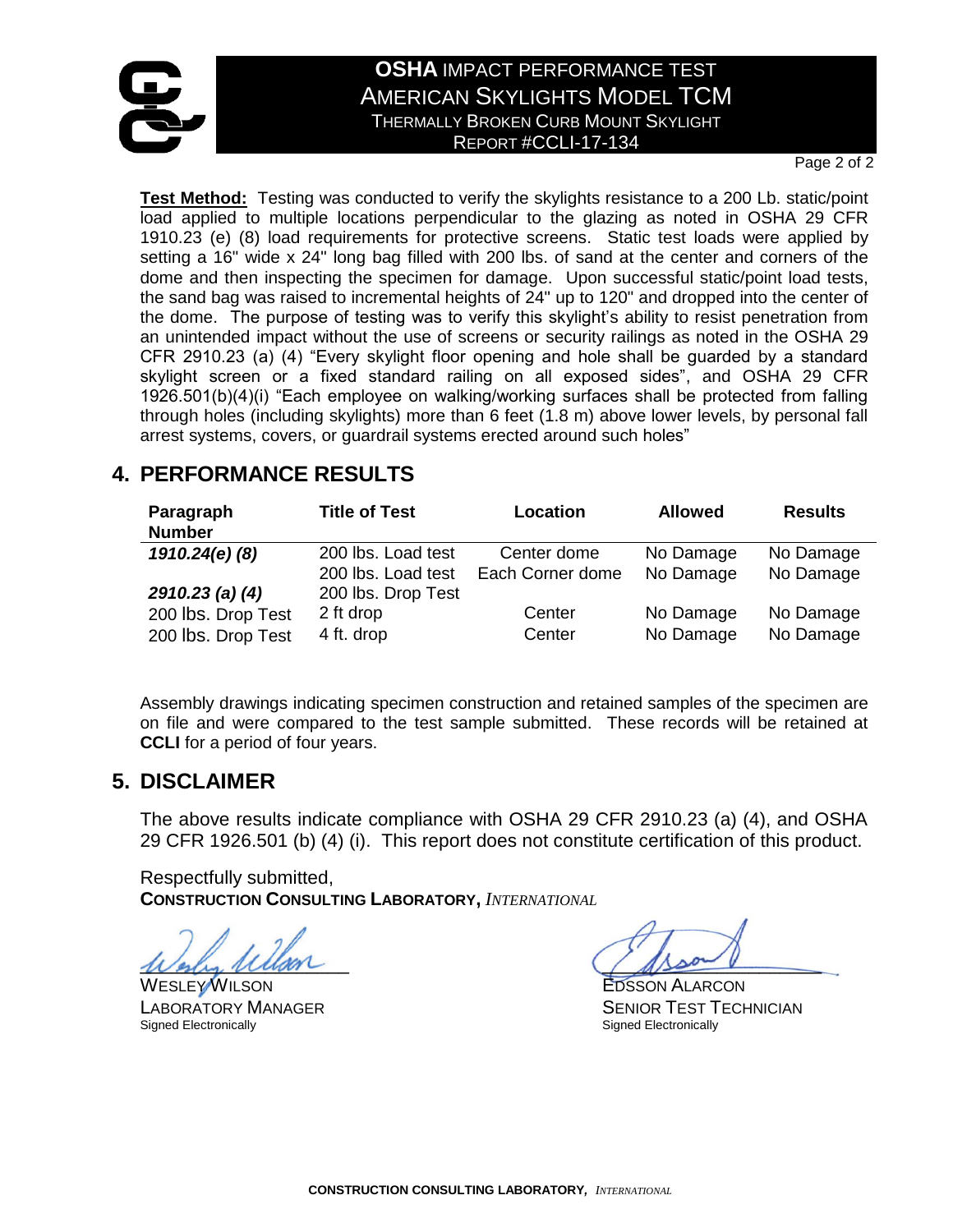

## **APPENDIX A**

## **PRODUCT DRAWINGS**

| Drawing # | <b>Detail</b>         | Date      | <b>Stamped as Illustrated</b>   |
|-----------|-----------------------|-----------|---------------------------------|
| Appended  | Section and Schedules | Not dated |                                 |
|           |                       |           | <b>Construction Consulting</b>  |
|           |                       |           | <b>Laboratory International</b> |
|           |                       |           | 1601 Luna Road                  |
|           |                       |           | Carrollton, Texas 75006         |
|           |                       |           | (972) 242-0556                  |
|           |                       |           |                                 |